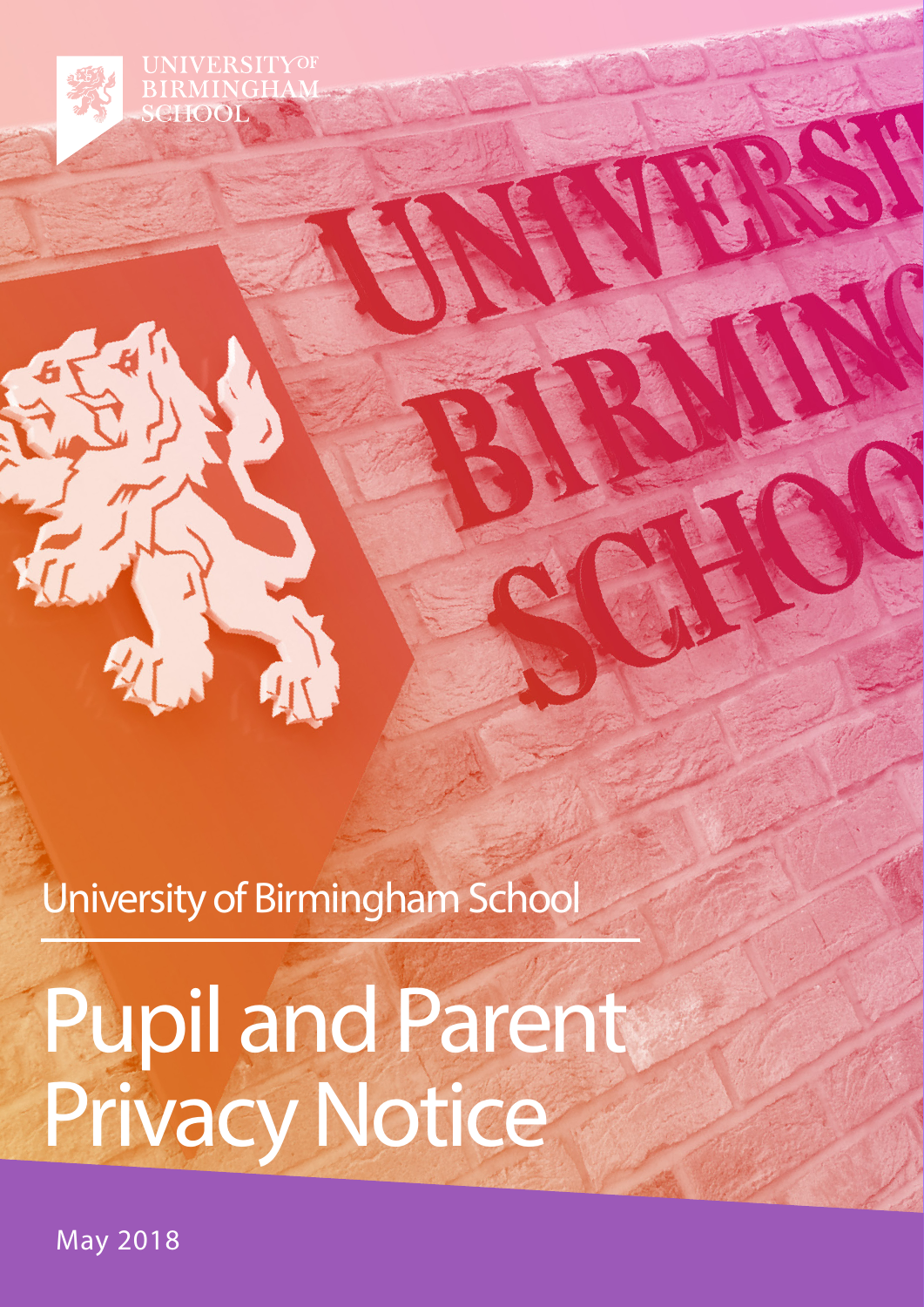

# **University of Birmingham School**

## **Privacy notice for parents/carers**

Under data protection law, individuals have a right to be informed about how the school uses any personal data that we hold about them. We comply with this right by providing 'privacy notices' (sometimes called 'fair processing notices') to individuals where we are processing their personal data.

This privacy notice explains how we collect, store and use personal data about **parents and pupils**.

We, University of Birmingham School, 12 Weoley Park Road, Birmingham, B29 6QU, are the 'data controller' for the purposes of data protection law.

Our data protection officer is Craig Stilwell (see 'Contact us' below).

## **The personal data we hold**

Personal data that we may collect, use, store and share (when appropriate) about pupils includes, but is not restricted to:

- Contact details, contact preferences, date of birth, identification documents
- Results of internal assessments and externally set tests
- Pupil and curricular records
- Characteristics, such as ethnic background, eligibility for free school meals, or special educational needs
- Exclusion information
- Details of any medical conditions, including physical and mental health
- Attendance information
- Safeguarding information
- Details of any support received, including care packages, plans and support providers
- Photographs
- CCTV images captured in school

We may also hold data about pupils that we have received from other organisations, including other schools, local authorities and the Department for Education.

## **W hy we use this data**

We use this data to:

- Support pupil learning
- Monitor and report on pupil progress
- Provide appropriate pastoral care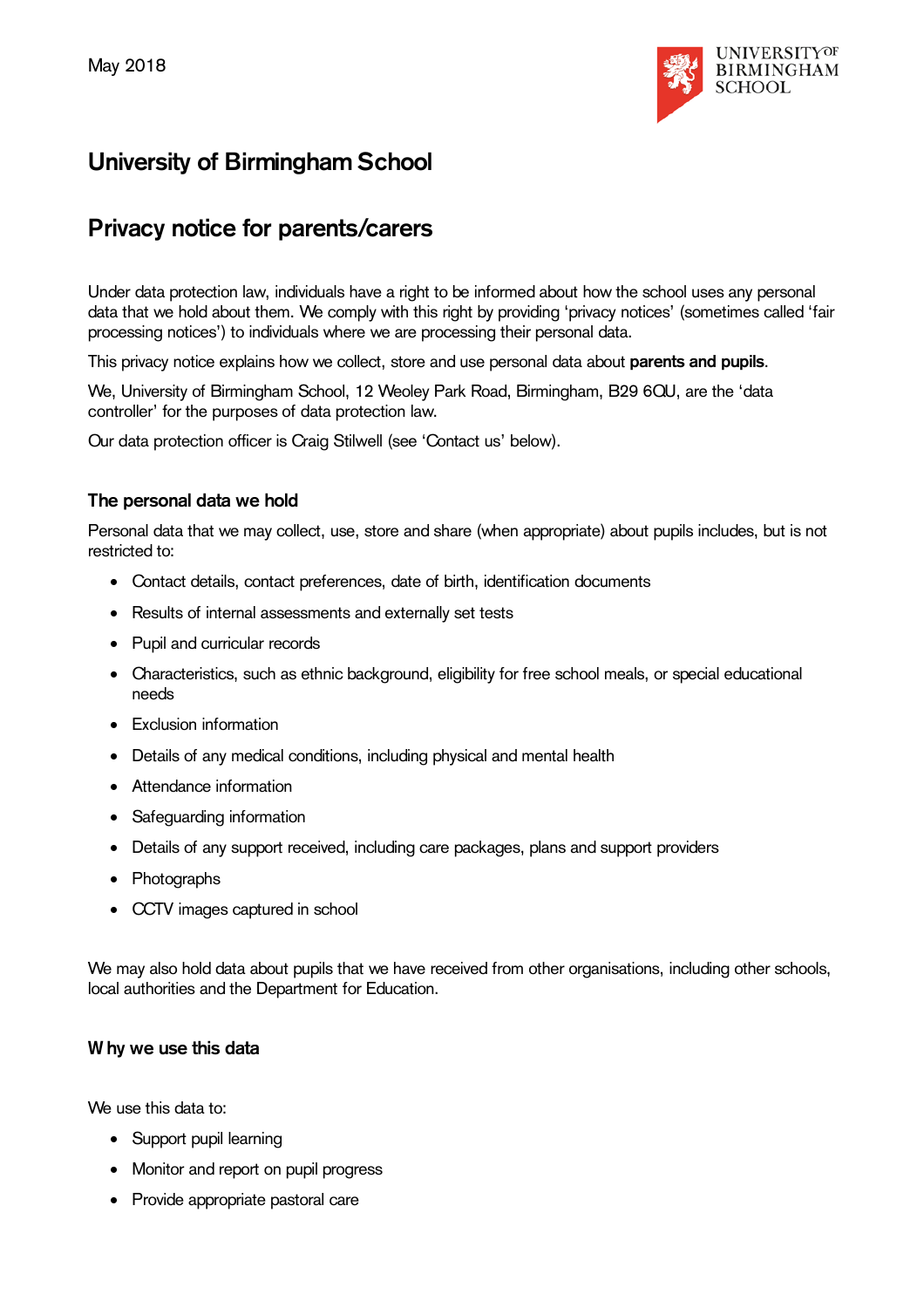- Protect pupil welfare
- Assess the quality of our services
- Administer admissions waiting lists
- Carry out research
- Comply with the law regarding data sharing
- Provide access to services such as school dinner or trips
- Promote the school and celebrate success

## **Our legal basis for using this data**

We only collect and use pupils' personal data when the law allows us to. Most commonly, we process it where:

- We need to comply with a legal obligation
- We need it to perform an official task in the public interest

Less commonly, we may also process pupils' personal data in situations where:

- We have obtained consent to use it in a certain way
- We need to protect the individual's vital interests (or someone else's interests)

Where we have obtained consent to use pupils' personal data, this consent can be withdrawn at any time. We will make this clear when we ask for consent, and explain how consent can be withdrawn.

Some of the reasons listed above for collecting and using pupils' personal data overlap, and there may be several grounds which justify our use of this data.

## **Collecting this information**

While the majority of information we collect about pupils is mandatory, there is some information that can be provided voluntarily.

Whenever we seek to collect information from you or your child, we make it clear whether providing it is mandatory or optional. If it is mandatory, we will explain the possible consequences of not complying.

## **How we store this data**

We keep personal information about pupils while they are attending our school. We may also keep it beyond their attendance at our school if this is necessary in order to comply with our legal obligations. Our record retention schedule sets out how long we keep information about pupils.

A copy of our record retention schedule is available on request, free-of-charge, by calling the School on 0121 796 5000.

## **Data sharing**

We do not share information about pupils with any third party without consent unless the law and our policies allow us to do so.

Where it is legally required, or necessary (and it complies with data protection law) we may share personal information about pupils with: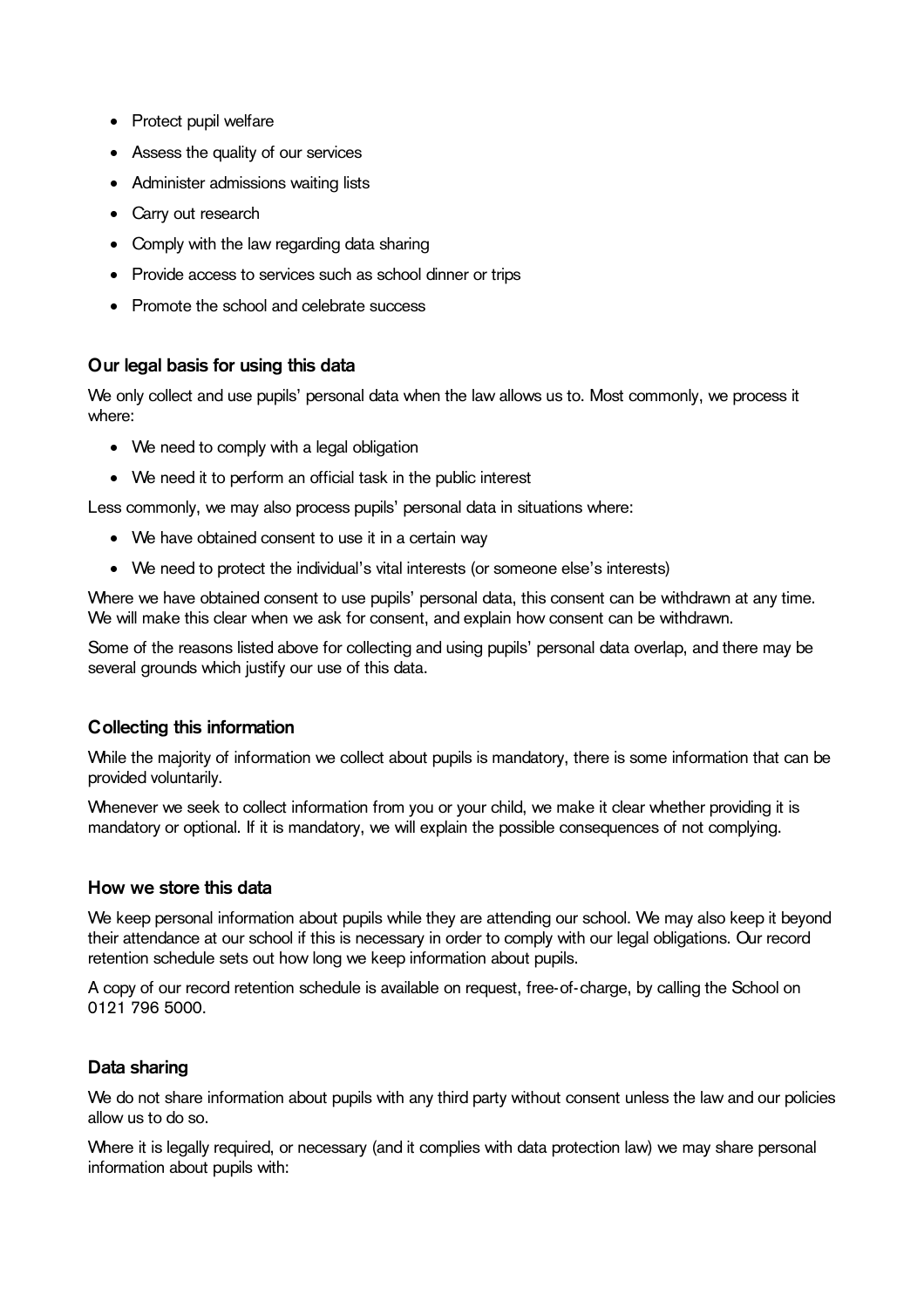- Our local authority to meet our legal obligations to share certain information with it, such as safeguarding concerns and exclusions
- The Department for Education to meet our legal obligations
- The pupil's family and representatives to provide updates on pupils' progress at school and to share information about any issues or achievements specific to that pupil
- Educators and examining bodies to ensure all pupils have access to all services we provide, and are entered for the relevant examinations
- Our regulator Ofsted to comply with our legal obligations
- Suppliers and service providers to enable them to provide the service we have contracted them for
- Financial organisations to ensure we are meeting our legal obligations as regards the way in which we spend the school budget
- Central and local government to meet our legal obligations
- Our auditors to ensure we are spending the school budget in a proper manner
- Survey and research organisations, including the University of Birmingham to ensure we are continually able to respond to feedback and research and improve what we do as a result
- Health authorities to ensure pupils and their parents / carers are given the option of vaccinations and other health updates
- Security organisations to ensure the safety and welfare of pupils and staff
- Health and social welfare organisations to ensure we are able to share relevant details about pupils in order to best keep them safe and / or meet any specific needs they have
- Professional advisers and consultants to ensure the smooth running of the school
- Police forces, courts, tribunals as and when needed, to meet any legal obligations and to ensure the safety of the whole school community

#### **National Pupil Database**

We are required to provide information about pupils to the Department for Education as part of statutory data collections such as the school census.

Some of this information is then stored in th[e National Pupil Database](https://www.gov.uk/government/publications/national-pupil-database-user-guide-and-supporting-information) (NPD), which is owned and managed by the Department and provides evidence on school performance to inform research.

The database is held electronically so it can easily be turned into statistics. The information is securely collected from a range of sources including schools, local authorities and exam boards.

The Department for Education may share information from the NPD with other organisations which promote children's education or wellbeing in England. Such organisations must agree to strict terms and conditions about how they will use the data.

For more information, see the Department's webpage on [how it collects and shares research data.](https://www.gov.uk/data-protection-how-we-collect-and-share-research-data)

You can also [contact the Department for Education](https://www.gov.uk/contact-dfe) with any further questions about the NPD.

#### **Youth support services**

Once our pupils reach the age of 13, we are legally required to pass on certain information about them to Birmingham City Council as it has legal responsibilities regarding the education or training of 13-19 yearolds.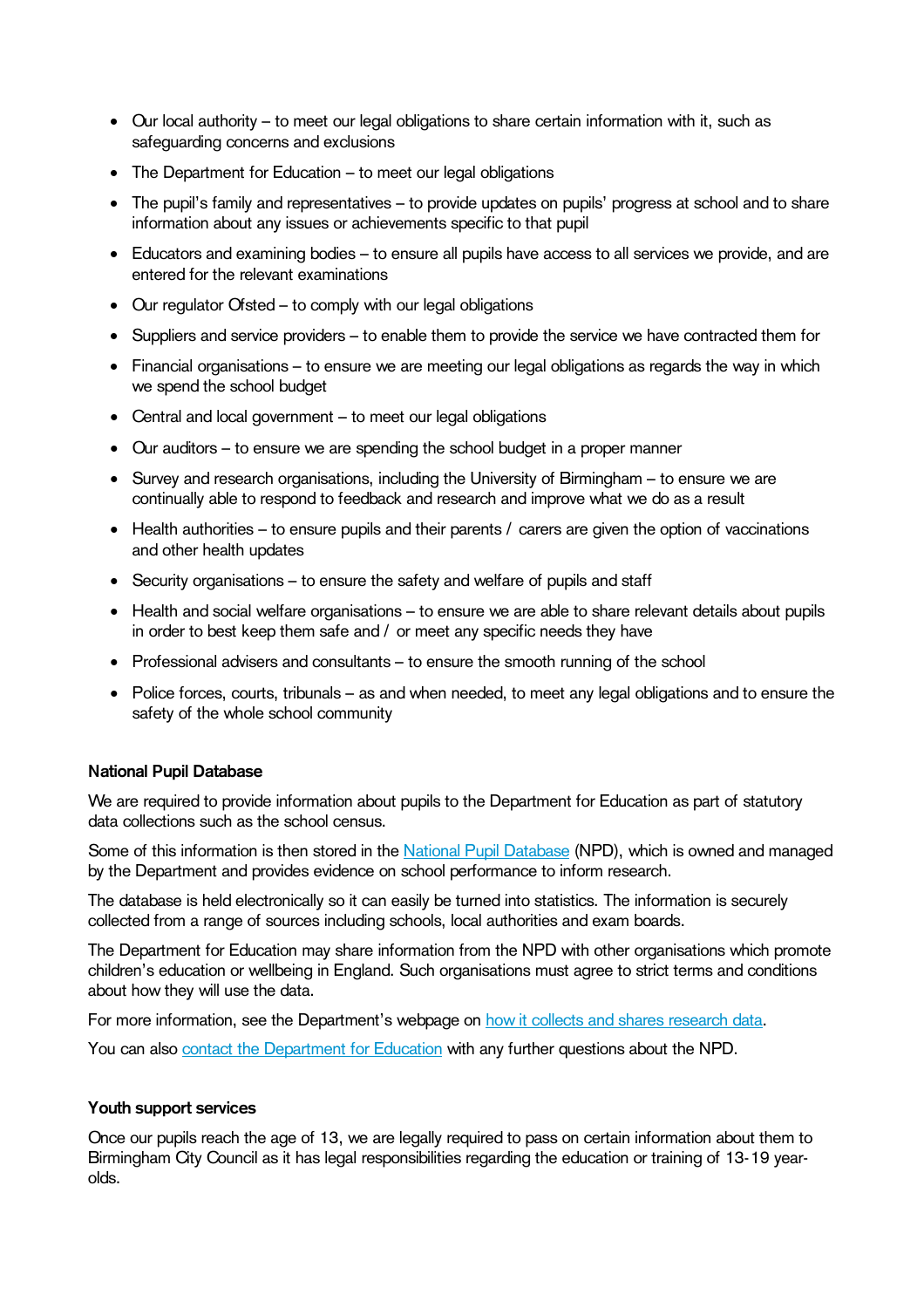This information enables it to provide youth support services, post-16 education and training services, and careers advisers.

Parents/carers, or pupils once aged 16 or over, can contact our data protection officer to request that we only pass the individual's name, address and date of birth to Birmingham City Council.

#### **Transferring data internationally**

Where we transfer personal data to a country or territory outside the European Economic Area, we will do so in accordance with data protection law.

## **Parents and pupils' rights regarding personal data**

Individuals have a right to make a **'subject access request'** to gain access to personal information that the school holds about them.

Parents/carers can make a request with respect to their child's data where the child is not considered mature enough to understand their rights over their own data (usually under the age of 12), or where the child has provided consent.

Parents also have the right to make a subject access request with respect to any personal data the school holds about them.

If you make a subject access request, and if we do hold information about you or your child, we will:

- Give you a description of it
- Tell you why we are holding and processing it, and how long we will keep it for
- Explain where we got it from, if not from you or your child
- Tell you who it has been, or will be, shared with
- Let you know whether any automated decision-making is being applied to the data, and any consequences of this
- Give you a copy of the information in an intelligible form

Individuals also have the right for their personal information to be transmitted electronically to another organisation in certain circumstances.

If you would like to make a request please contact our data protection officer.

#### **Other rights**

Under data protection law, individuals have certain rights regarding how their personal data is used and kept safe, including the right to:

- Object to the use of personal data if it would cause, or is causing, damage or distress
- Prevent it being used to send direct marketing
- Object to decisions being taken by automated means (by a computer or machine, rather than by a person)
- In certain circumstances, have inaccurate personal data corrected, deleted or destroyed, or restrict processing
- Claim compensation for damages caused by a breach of the data protection regulations

To exercise any of these rights, please contact our data protection officer.